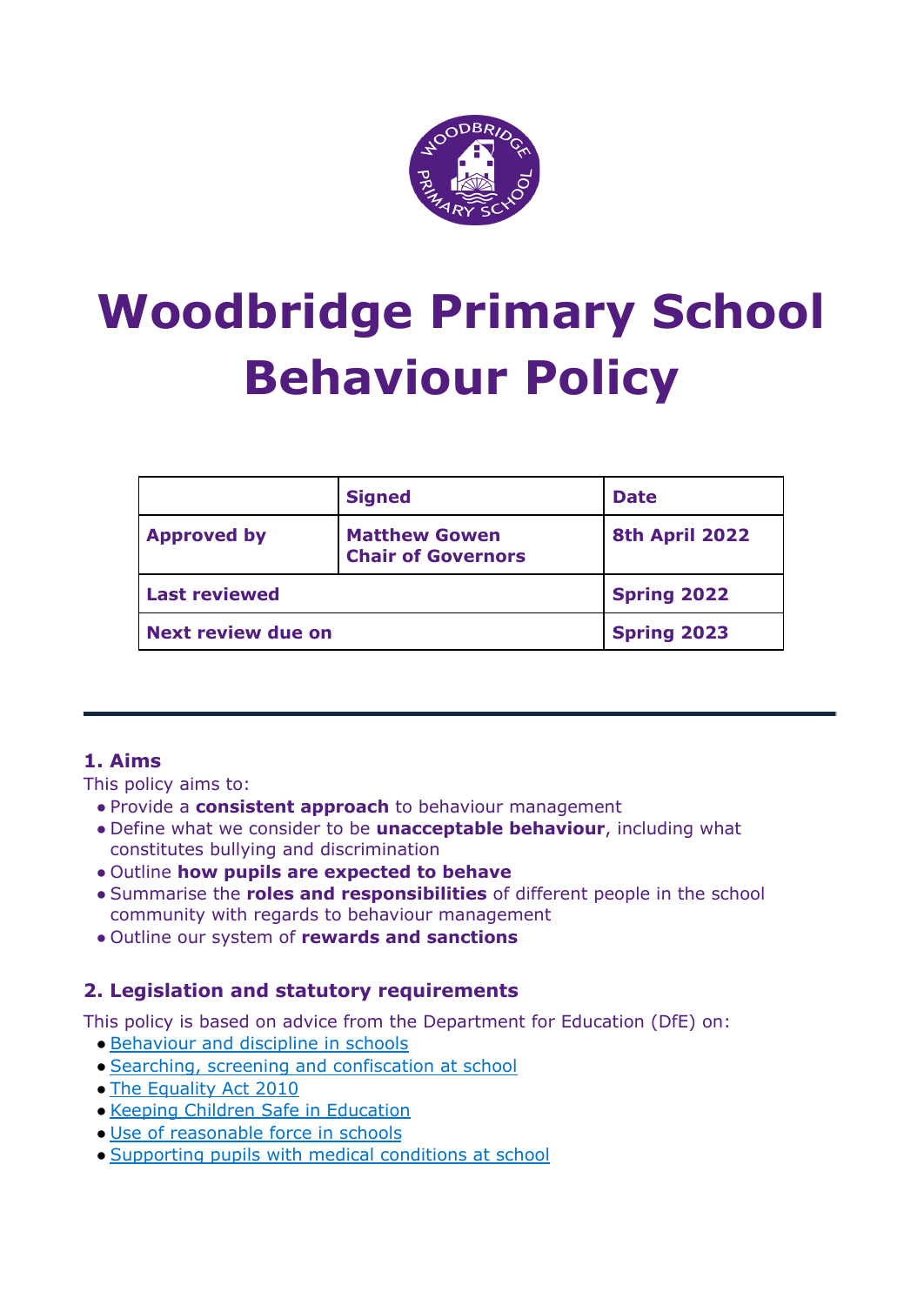It is also based on the special [educational](https://www.gov.uk/government/publications/send-code-of-practice-0-to-25) needs and disability (SEND) code of practice. In addition, this policy is based on:

- Section 175 of the [Education](http://www.legislation.gov.uk/ukpga/2002/32/section/175) Act 2002, which outlines a school's duty to safeguard and promote the welfare of its pupils
- Sections 88-94 of the Education and [Inspections](http://www.legislation.gov.uk/ukpga/2006/40/section/88) Act 2006, which require schools to regulate pupils' behaviour and publish a behaviour policy and written statement of behaviour principles, and give schools the authority to confiscate pupils' property
- DfE [guidance](https://www.gov.uk/guidance/what-maintained-schools-must-publish-online#behaviour-policy) explaining that maintained schools must publish their behaviour policy online
- The United Nations Convention on the Rights of the Child

# **3. Whole school approach**

We believe that all within the school community have the right to be safe, trusted and respected. This spans many areas and attitudes within the classroom, in the playground, within the school and in all areas beyond these boundaries, and includes children and adults alike. All aspects of the policy will be applied fairly and equally to all members of our community.

By safety we include all aspects of the school community including all groups identified by the Equality Act.

- 1. Physical safety which includes Health and Safety Practices
- 2. Emotional safety which includes E Safety, Anti Bullying, Child Protection as well as the identification of more vulnerable groups within the school.

This is addressed through our whole school ethos and there are many ways in which the school fosters the children's understanding of the world in which they live. The school's approach to learning is based around the principles of our 7Cs, or learning behaviours, of Curiosity, Commitment, Consideration, Craftsmanship, Confidence, Creativity and Communication, which underpin our curriculum. Each class writes their Class Charter based on these behaviours. Adults working in the school community provide a role model for the children and, as a school, we actively engage with the local community and its members, developing a greater understanding of the UK and Global Community through a variety of activities. We use PSHE, RSE and Circle Time sessions to enhance children's understanding of their rights and responsibilities and how they can develop healthy relationships and make a positive impact on the society around them. Assemblies are often led by local community groups and sometimes focus on beliefs and the celebrations of cultures other than their own.

## **4. Rewards & sanctions**

#### **Rewards**

Children across the school learn that their contributions are valued and important and their actions are celebrated. Good standards of work and behaviour will be rewarded in the following ways:

● Praise: This can take the form of individual, class and whole school and can be either verbal or written.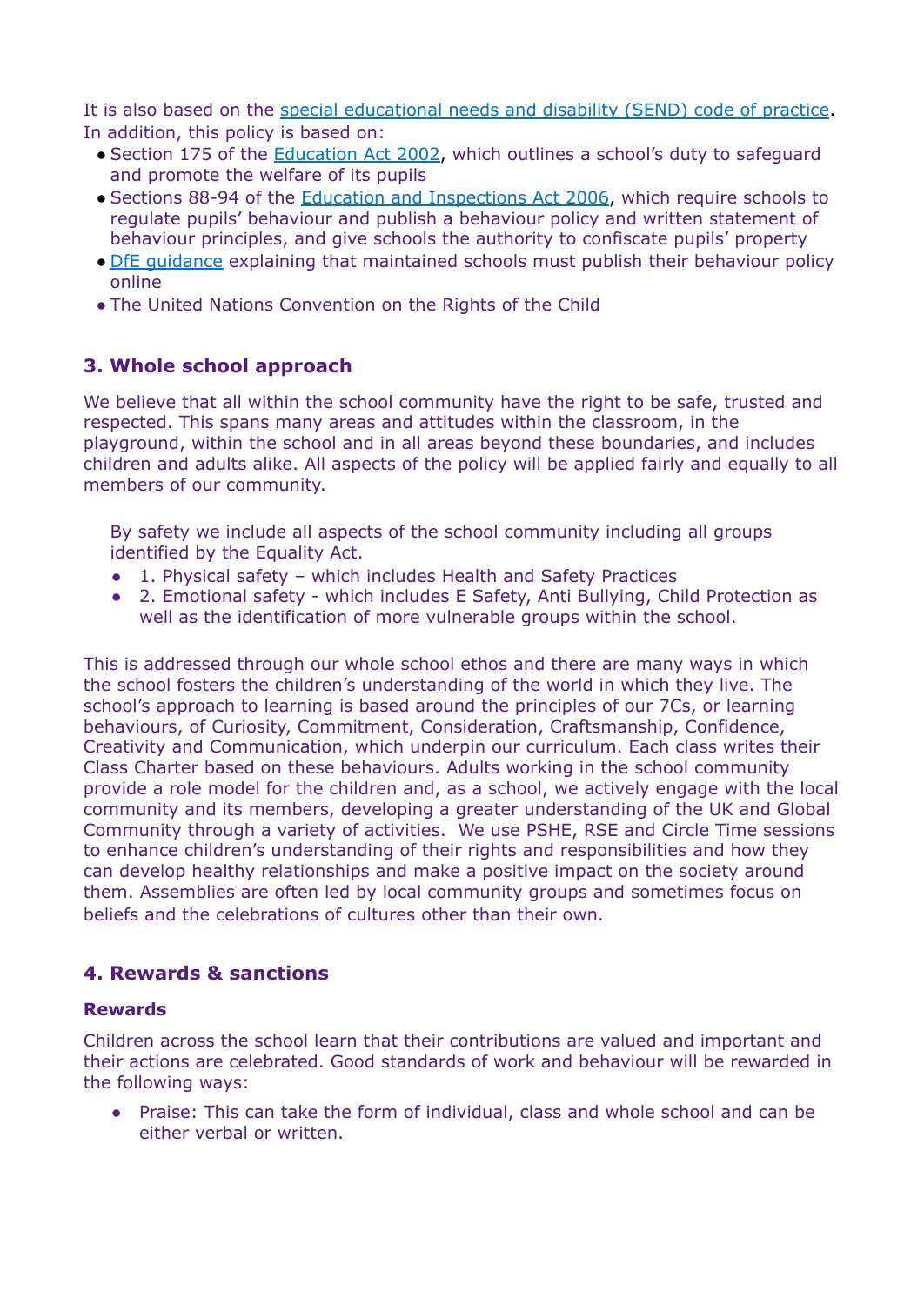- Stickers: Class and Headteacher stickers are given out to children who demonstrate examples of our 7C learning behaviours.
- Smiley Faces: These are given for good behaviour or exemplary work and are displayed in class. A certain number of smiley faces will earn the child the right to receive a prize from the Headteacher.
- Class Reward Systems: Within the school every class uses a similar reward system of stickers/stars/stamps. These rewards are exchanged for smiley faces.
- Recognition in celebration assembly on Monday morning in which all teachers submit a Star of the Week from the previous week.
- Celebration assembly: Pupils may bring awards or achievements accomplished outside of school to Celebration assemblies to show in front of the school.
- Class Reward Time: Whole class points are awarded for good behaviour and the class works towards a reward chosen by themselves and the class teacher.

#### **Sanctions**

The school sometimes has to use sanctions to reinforce the school rules, and to ensure a safe and positive learning environment. We employ each sanction appropriately to each individual situation and child. A sanction is seen as "wiping the slate clean". We make distinctions between minor and serious misdemeanours and we differentiate between a child and the actions of a child. We respect the pupil's voice and children are always given the opportunity to explain their version of events/reasons behind their actions. Ultimately, we expect children to acknowledge inappropriate behaviour and respond appropriately.

The school may use one or more of the following sanctions in response to unacceptable behaviour:

- A look that tells a child that a behaviour is unacceptable
- A verbal warning that makes clear what is unacceptable and the change needed
- Changing the child's position in the classroom
- Making up lost work time
- A temporary removal of other privileges e.g playtime
- Removal from the setting
- Referral to phase leader, Deputy Headteacher or Headteacher
- Contact with parents/carers to discuss behaviour
- Where appropriate, a restorative approach to rebuild relationships

Measures in more serious circumstances:

- Individual behaviour plans
- Behaviour Trackers
- Additional pastoral support
- Seek advice from external agencies
- Internal exclusion with a senior member of staff
- External exclusion and parents asked to attend meeting with the Headteacher
- Use of reasonable force procedures

## **5. Bullying**

The WPS School Council has defined bullying:

"Bullying is repetitively being mean to the same person. It is constant verbal or physical abuse to someone. Bullying can make someone feel sad, lonely, dejected,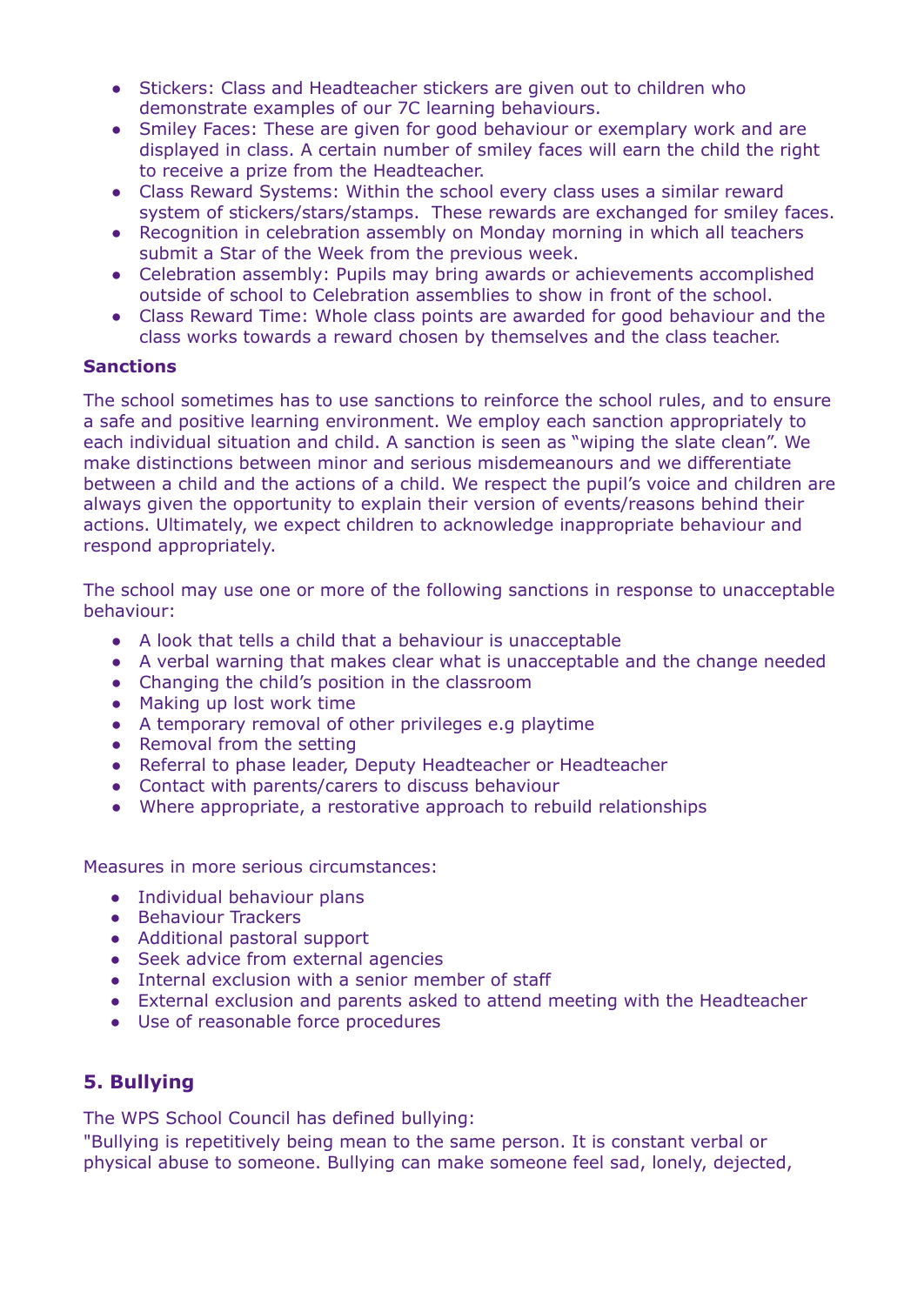miserable and when it has happened for a few weeks, people can feel depressed or stressed. If this happens to you, tell a teacher immediately." (Jessica, previously Y4) "If you have bullied someone, stop it because it hurts people inside" (Sam, previously Y4)

We will not tolerate bullying in any form, and will take whatever steps are necessary to address the problems, which are outlined in the procedures below.

## **Types of bullying**

Bullying can take many forms:

- Physical: punching, kicking, hitting, pushing or other violence, inappropriate touch and gesturing
- Verbal: name-calling, teasing, laughing, spreading rumours, using threatening language, inappropriate remarks and use of inappropriate physical descriptions
- Emotional: being unfriendly, being deliberately unkind, excluding another child, playing practical jokes, sustained unwanted attention

#### **Cyber bullying**

Cyber bullying is the term used to define bullying behaviour that takes place via mobile phone or over the internet through emails, instant messaging and social networking websites. Texts, messages or images are sent or posted on sites, which hurt, intimidate or embarrass another person. At Woodbridge Primary School, we take cyber bullying seriously and deal with it in the same way we would any other type of bullying. If cyber bullying happens outside of school we will support parents or carers in handling any issues.

#### **Prevention of bullying:**

Bullying is best prevented by providing an ethos where children are encouraged to be supportive of each other, and to understand the consequences of their actions on others. This is developed in school through work in PSHE and Circle Time, including the use of our 7 C learning behaviours and rewards assemblies. All staff are involved in ensuring that children have the confidence to openly discuss any matters of concern they may have. Staff and governors will be trained on the school's processes and policies to prevent and address bullying. In addition, all staff will be expected to be vigilant to the signs of bullying and to know what steps to take to report and record incidents on the school's CPOMS system and PR1 forms, should they have concerns that bullying is taking place. We ask that parents and carers support their child in reporting any incidents they are concerned about to an adult at school at the earliest opportunity. The details of confirmed incidences of bullying will be kept on the School Bullying Report Form, as part of the Prejudice Related Incidents File. The school will follow steps outlined by the LA in the guidance 'Dealing with Prejudice Related Incidents' in order to address any confirmed incidents and these will be reported to governors regularly.

## **6. Responsibilities**

The Classroom Charter is a consistent part of discussions with children in class and through assemblies, helps to reinforce the ways in which we should behave towards each other in our community. A copy of the behaviour policy is available to view on our website.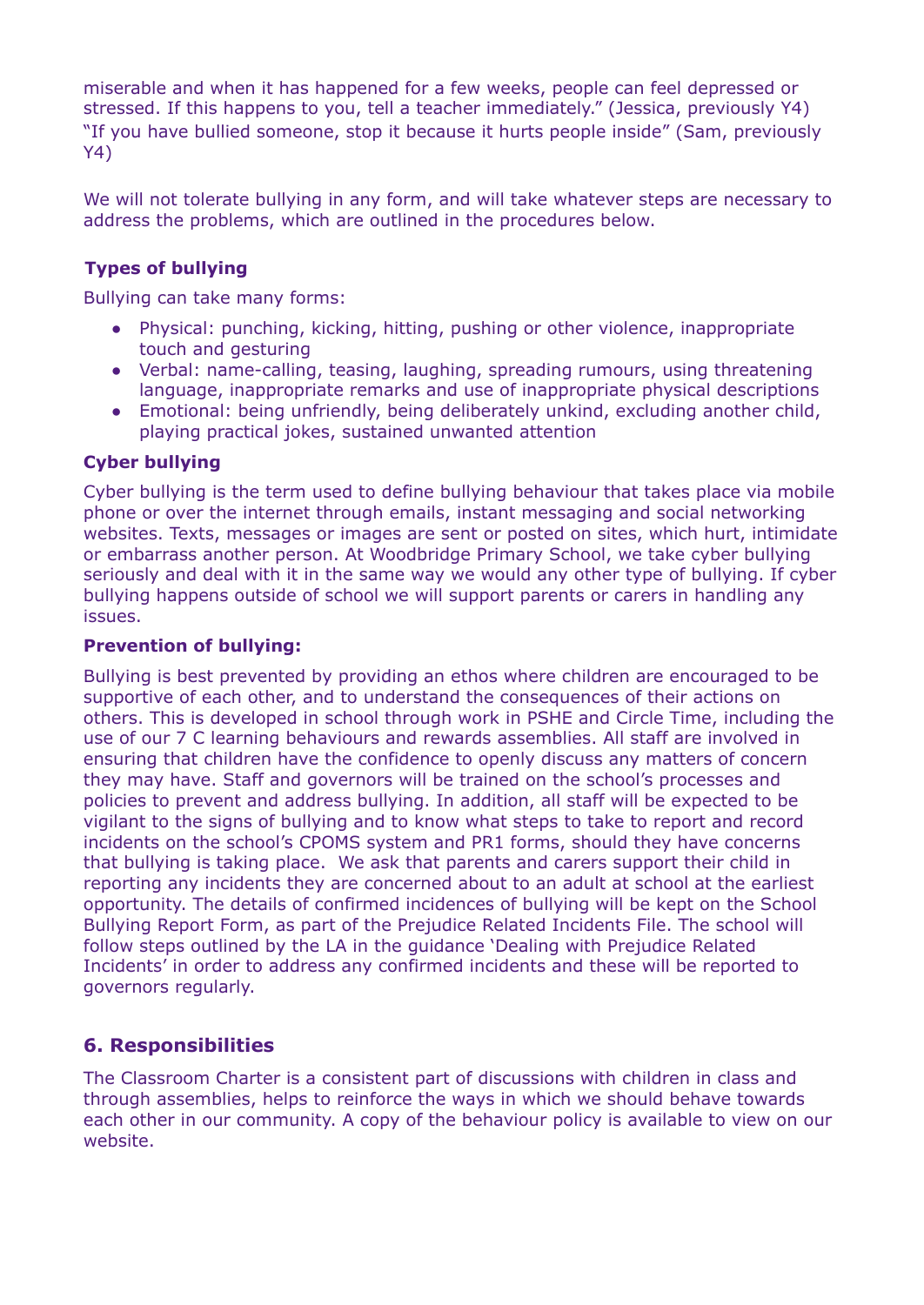### **The role of all staff is to:**

- Model positive behaviour.
- Use professional judgement to decide the appropriate response to a scenario.
- Ensure that acceptable behaviour is the norm in our school.
- Have consistently high expectations for behaviour.
- Recognise when children may need additional support and strategies to help them manage their behaviour.
- **●** Record misdemeanours using the school's reporting tool which will be monitored by the SLT.

#### **The role of the Headteacher is to:**

- Model positive behaviour.
- Review, monitor and implement the school's behaviour policy consistently ensuring the health, safety and well-being of all children and staff.
- Report to governors on its effectiveness as required.
- Set the standards of behaviour and support the staff in its achievement.
- The Headteacher (or Deputy in the absence of the Head) has the responsibility for issuing fixed term or permanent exclusions for serious acts of unacceptable behaviour.

#### **The role of the governing body is to:**

- Agree the general guidelines used within the school to determine the standards of discipline and behaviour.
- Work with the Headteacher on particular disciplinary issues.
- Review the behaviour policy in conjunction with the Headteacher and monitor the policy's effectiveness.
- Hold the Headteacher to account for its implementation.

#### **The role of parents is to:**

- Communicate with school at the earliest opportunity if they have concerns about current behaviour.
- Participate in partnership with the school to model positive behaviour and to ensure positive interactions with staff.
- Support their child as they refine social skills, behaviour choices and develop independence, maturity and responsibility.
- Support the school in any reasonable sanctions they may use to ensure the safety of their child or others in the vicinity.

Parents and carers can use a range of methods to report their concerns to the school.

- Email or telephone the school office to share information
- Make an appointment to see the class teacher to discuss concerns in the first instance
- Make an appointment to see the Key Stage Leader or Headteacher (for more serious concerns)

## **7. Reassuring touch**

It is not illegal to touch a pupil, and there are many occasions when physical contact is both proper and necessary, e.g. when comforting a distressed child, when congratulating a pupil, or when demonstrating PE exercises or musical instrument techniques.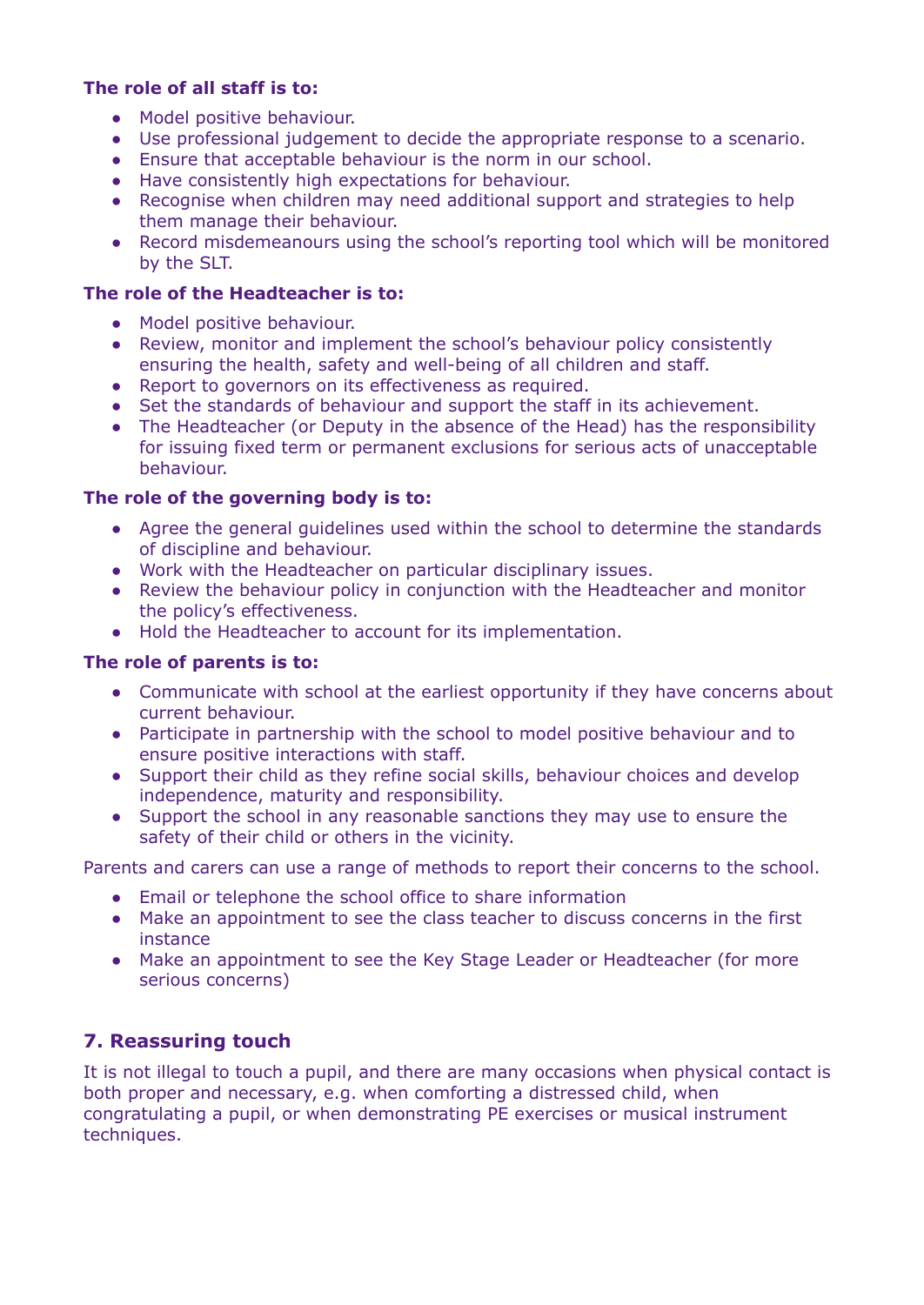## **8. Positive handling**

In some cases, a child's behaviour may escalate and staff may be required to use positive handling strategies to ensure the safety of a child or others. This will be used if all other strategies have been tried. The main reasons that a child may require positive handling will be if they are: Committing an offence, injuring themselves or others, or causing damage to property compromising the good order or discipline of the school.

# **9. Reasonable force**

All members of staff have a legal power to use reasonable force, to prevent pupils committing an offence, injuring themselves or others, or damaging property, and to maintain good order and discipline within the school; for example when intervening in a fight, or if a disruptive pupil refuses to leave the classroom when instructed to. Members of staff should make reference to the SchoolSAFE file in the staff room, using copies of the Problem Behaviour/ Situations and/or Difficult or Dangerous Situations forms as necessary, in addition to the SCC Incident Report Form available from the school office, for incidents that lead to physical injury or emotional damage as a result

# **10. Powers of search**

On extremely rare occasions it may be necessary to search for, and confiscate, inappropriate items which are brought into school, or for any stolen property. These will be retained and returned to parents or pupils if appropriate. This is related to the principle of the safety of all members of the school community and follows County and government guidance.

# **11. Exclusions**

The Headteacher decides whether to exclude a pupil, for a fixed term or permanently, taking into account all the circumstances, the evidence available and the need to balance the interests of the pupil against those of the whole school community. Depending on the type of exclusion, in most cases parents have the right to make representations to the governing body (or discipline committee). In all cases of permanent exclusion, parents have the additional right to appeal to an independent appeal panel. We are under a duty to provide suitable full-time education for the excluded pupil from the sixth school day of any fixed period of exclusion of more than five consecutive school days. The Local Authority is under a duty to provide suitable full-time education from the sixth school day of a permanent exclusion.

# **12. Equal opportunities**

This policy conforms with the 2010 Equality Act to take account of all vulnerable groups referred to within the Act. We recognise our legal duty to make reasonable adjustments for disabled children, or those with Special Educational Needs.